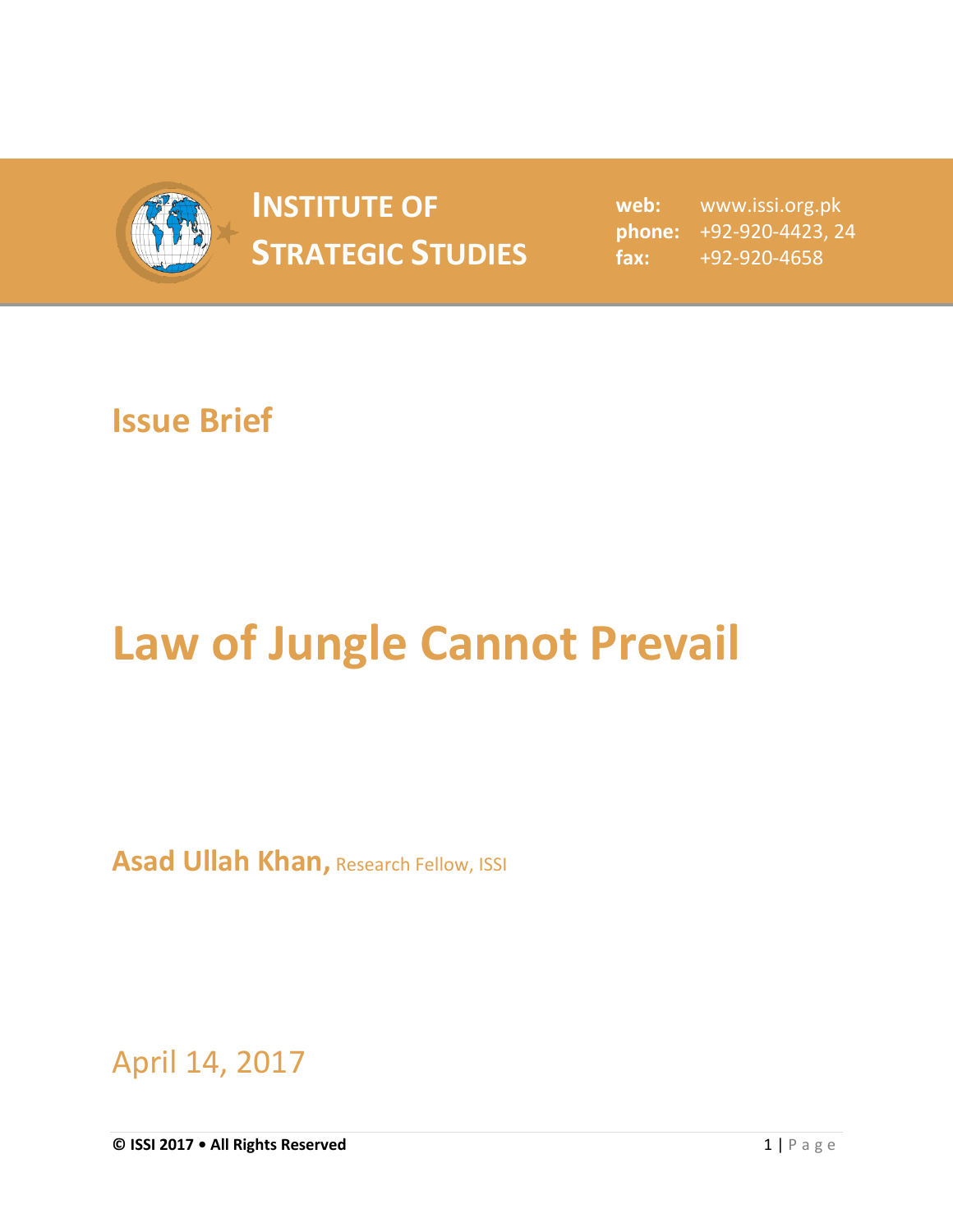## **The start of 2017 was not very pleasant for the Pakistani nation as it lost 184 innocent civilian and 57 security forces personnel in the first three months of this year.<sup>1</sup>**

A series of attacks in February jolted the civil and military establishment to respond with some strict actions in the form of Operation Radd-Ul-Fassad, a new operation that will assure stable security situation not in any particular area, but all across the Pakistan. Numerous security operations has been done in the past. Now the question arises whether this particular operation will be able to make significant change in the security environment of Pakistan, particularly related to its counter terrorism measures.

Operation Radd-ul-Fassad has been launched with the aim of consolidating the gains from all the previous military operations. In addition to this, the terrorists who are hiding in the remote areas of Pakistan e.g hideout in interior Punjab, are the main target of this operation. The need of this operation cannot be denied, but this is not the only solution to the complex yet diverse security situation of Pakistan. The recent senseless incident in Abdul Wali khan University Mardan, where an innocent student was killed by a mob accusing him of blasphemy on face book force us to think where the problem actually lies.<sup>2</sup>

This act of violence needs our attention to the basic problems of Pakistan and our present educational system is one of them. Revamping our education system is the need of hour. Such syllabus should be designed which may include some de-radicalization programming both at the school and University level so that this problem may not penetrate further in the society. De-politicization of the educational institutes is also very necessary. Most of the public sectors universities in Pakistan are victim of deeprooted politics. All the political parties are having strong political student bodies in educational institutions and uses them when ever required. Many extremist elements grow under this scenario and then cause violence in different forms in the society. Government should identify the vulnerable institutions and run special de-radicalization programmes for its students, as well as teachers.

While we talk about reforms in education system we cannot ignore madrassas, as a huge chunk of Pakistani youth is enrolled in madrassas about which the government has no proper data bank. Government first needs to make a proper data bank of all these students, as well as their teachers. The

l

<sup>1</sup> http://www.satp.org/satporgtp/countries/pakistan/database/casualties.htm

<sup>2</sup> https://www.dawn.com/news/1326729